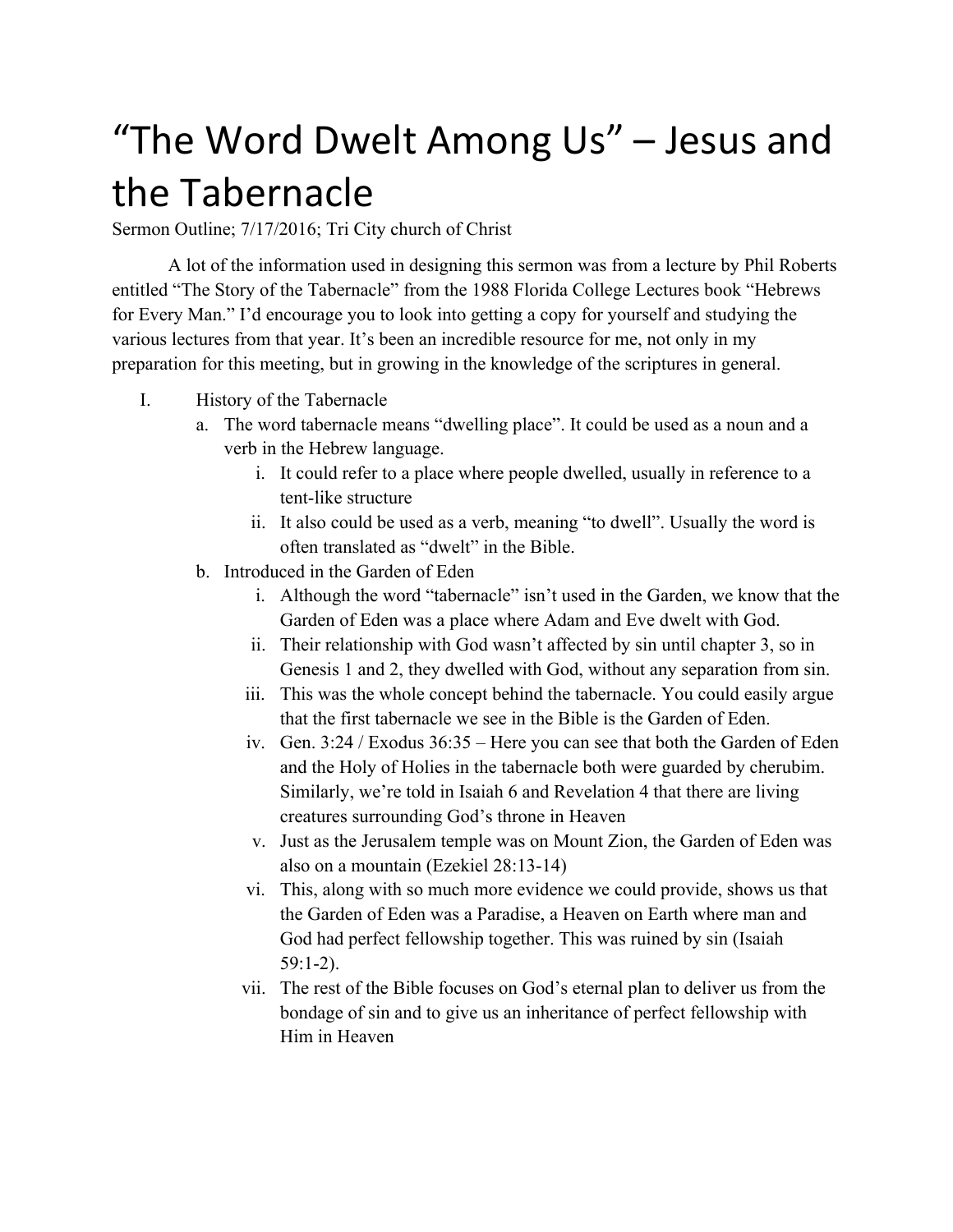- viii. That sin progressed into a deeper alienation from God; from Cain killing Abel, to the entire earth having evil thoughts continually (6:5). And even after the flood, sin returns leading us to the tower of Babel.
- c. Tower of Babel (Gen.  $11:1-9$ )
	- i. One thing I had never considered before was the idea that the Tower of Babel likely stemmed from man's remembrance of Eden
	- ii. Eden was a tabernacle, a dwelling place between God and man. The memory of Eden is likely what influenced the people to want to make a tower reaching for the heavens. They likely wanted to have the same fellowship Adam and Eve had in the garden.
	- iii. The reason this was displeasing to God, I believe, is because man became prideful in thinking they could restore that fellowship with God on their own, trusting in their own work and not submitting to God. They believed their ways were higher than God's ways (no pun intended)
- d. The Promises to Abraham
	- i. God's curse after Adam and Eve's sin brought separation between man and God, and Adam and Eve were kicked out of the garden.
	- ii. When God promises that the nations of the earth would be blessed through Abraham, he is implying that one day God and man would dwell together again. The curse meant separation, the blessing meant being reunited.
- e. The nation of Israel after the Exodus from Egypt
	- i. After Israel becomes a nation due to the covenant of Exodus 24, God instructs Israel to build a dwelling place (25:8), the instructions for which he would give throughout the rest of the book.
	- ii. The purpose of this Exodus was that God might dwell with Israel (Exodus 29:4546)
	- iii. This was accomplished in Exodus 40:33-35. God was reunited with man, and though man failed in trying to regain fellowship with them on their own (Tower of Babel), he came down to us to dwell with us, by His will, not the will of man.
	- iv. However, only the High Priest was able to enter into the Most Holy Place, and only once a year. This wasn't a fellowship like the fellowship of the Garden, but it was the beginning of God's eternal plan.
	- v. Just as we discussed the sacrifices of the Old Testament being a shadow of the Sacrifice of Jesus, the fellowship between God and man in Israel was a shadow of the fellowship we would find with God through Christ.
	- vi. This was only a temporary solution for the fellowship between God and man; one that would be perfected in Christ.
- f. The Temple
	- i. The Temple was a more permanent structure of the tabernacle, the tent in which God dwelled.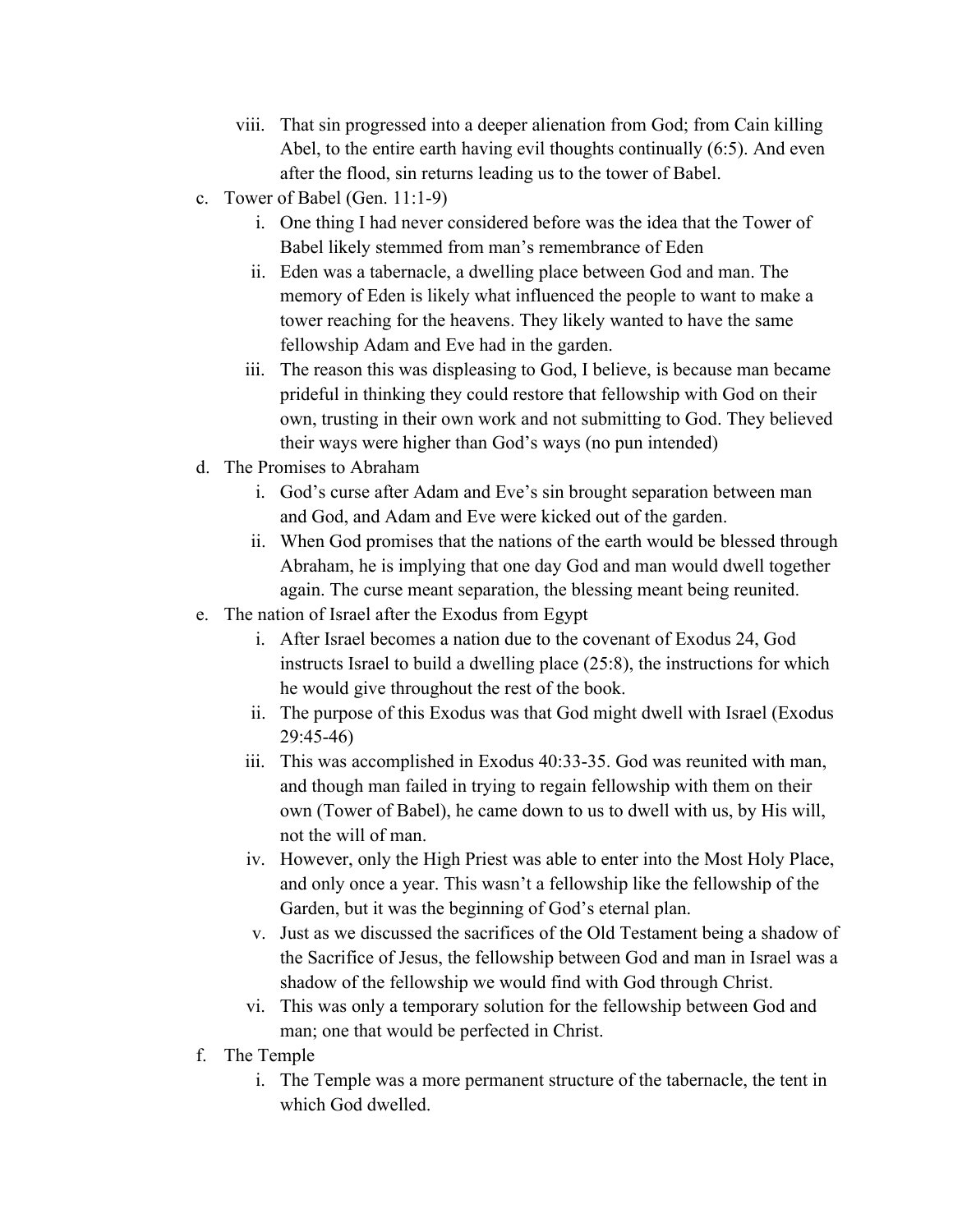- ii. David wanted to build a house for God because he felt it wasn't right for him to live in a mansion while God dwelled in a tent (2 Samuel 7:2)
- iii. One negative aspect of the temple is that, since it was a permanent structure unlike the tabernacle, it would be easy for the Israelites to assume God's presence and His fellowship with them were permanent and to take advantage of that confident assumption. (Jeremiah  $7:1-15$ ) They still had to remain faithful to God to keep fellowship with Him, despite the permanent structure of the temple.
- iv. Solomon completed the building of the temple in 2 Chronicles 5, and the glory of God filled the temple  $(v, 1, 13-14)$
- v. At this time, men were still offering sacrifices that could not atone for sin as the blood of Jesus could, so there was not perfect and complete fellowship with God (2 Chronicles 6:18), but nonetheless, the Temple was a dwelling place on earth that shadowed the more perfect dwelling place of Heaven.
- g. Temple was destroyed
	- i. As we discussed this morning, the nation of Israel eventually became so evil that they were sent into captivity and the Temple was destroyed (2 Kings  $25:8-9$ )
	- ii. The Destruction of the Temple probably took the Israelites by surprise because they assumed God's presence was permanent and the city would be protected. But as Ezekiel tells us, the LORD departed from the Temple because of their unfaithfulness.
- h. A new covenant and dwelling place was promised (Ezekiel 37:24-28)
	- i. This covenant was reliant on the perfect Christ, who was and is
		- 1. The key to our Exodus
		- 2. The hope for our eternal rest
		- 3. One sacrifice for sins forever
		- 4. The one who fulfills the promises of God
		- 5. The one who restores us from captivity
		- ii. Christ was a permanent solution, perfecting the problems of the Old Covenant and bringing forth forgiveness in the New Covenant that could permanently and effectively restore our fellowship with God.
- i. Zerubbabel's Temple
	- i. After the return from captivity, the Jews almost immediately began to build another temple (Hag. 2)
		- 1. This temple wasn't anywhere near the splendor of Solomon's temple (v. 3)
		- 2. The Lord encouraged them to keep building by telling them…
			- a. The glory of the temple would be greater than the former glory.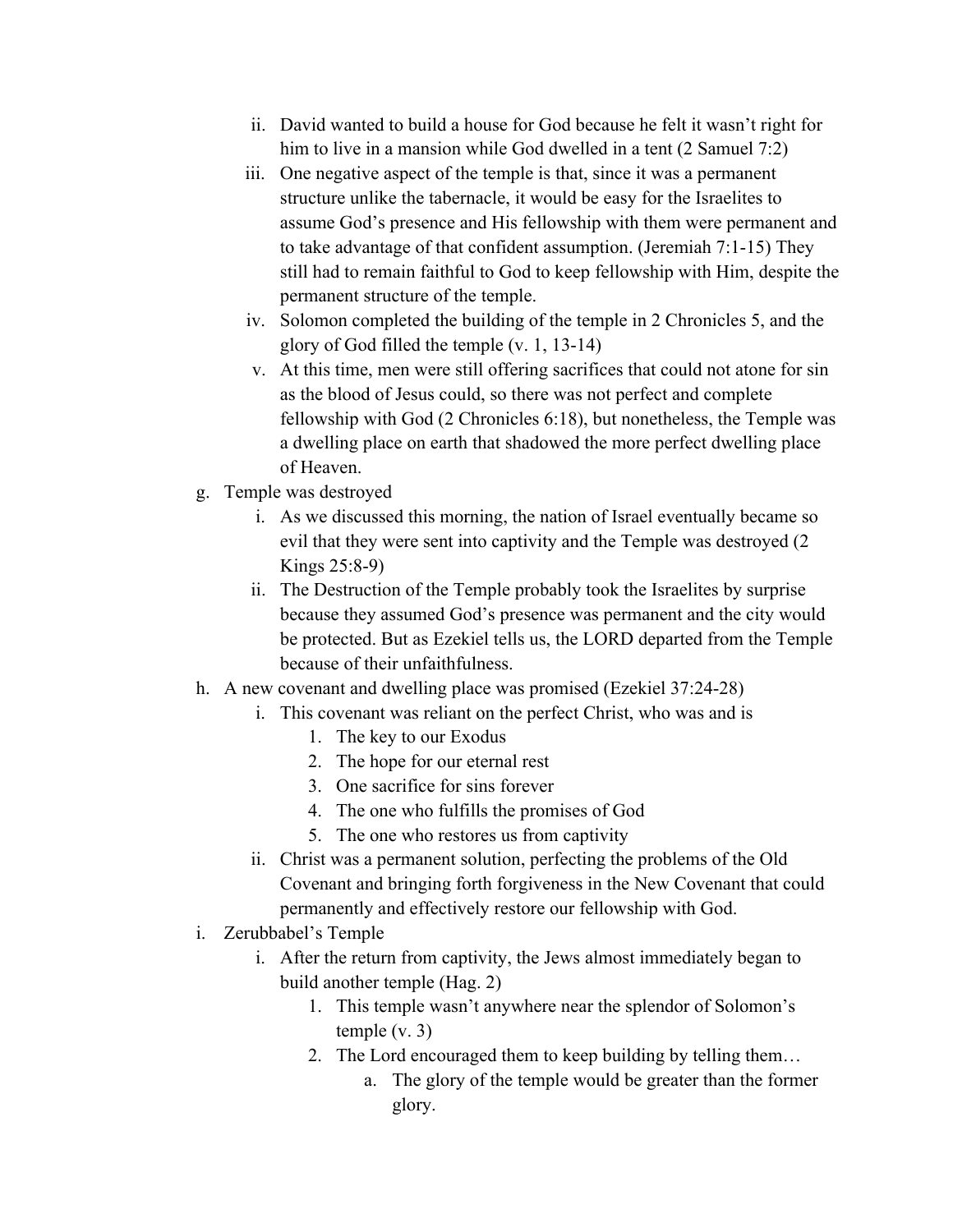- b. The temple would bring peace.
- ii. This temple was completed in Ezra 6, but God's presence never entered the temple. The Old Testament finishes with the absence of God's presence and glory, and an eager anticipation of God's presence
- j. The Temple of Herod
	- i. Herod remodeled the temple of Zerubbabel and made it His own before right before the beginning of the New Testament, and though it was seen as magnificent, it was not a dwelling place for God.
	- ii. Herod was not religious and did not welcome Jesus into his temple, which is quite ironic. Because Jesus was God in the flesh.
- k. Jesus: the Fulfillment of the Tabernacle/Temple
	- i. John 1:1, 14 The word for "dwelt" in 14 is the word "tabernacle." Jesus "tabernacled" with us.
	- ii. God, in a sense, was in His temple. But His temple was not a structural temple, it was Jesus Christ himself (John 2:20, 22)
	- iii. But Christ's mission was not to remain on earth as the permanent dwelling place of God, but to give us a chance to spend eternity in Heaven with God, the perfect dwelling place. He came so that we, His church, might also fulfill the story of the tabernacle. He made that possible for us through his sacrifice for sins forever.
- l. The Church
	- i. We are the dwelling place of God (Eph. 2:19-22; 1 Corinthians  $3:16$ )
	- ii. Just as the Jews needed to offer a sacrifice on the altar outside of the tabernacle to enter the dwelling place of God, our fellowship with God is determined by Jesus' sacrifice
	- iii. As Peter tells us in 1 Peter 2:9, we are a "royal priesthood," which is why we are able to dwell with God.
	- iv. As God's presence was conditional in the tabernacle, our fellowship with Him today is also conditional. If we choose to turn against Him in sin, we will lose fellowship with Him as the Jews did during the time of the captivity. Sin separates us from God.
	- v. The church is not the ultimate fulfillment of the tabernacle, but rather the continuation of the tabernacle; the ultimate fulfillment will be in Heaven, when we are joined with God in all of His glory, not weakened by the flesh.
- II. Do you want to enter into that glory?
	- a. In order to be a temple of our God and to enter the only true permanent dwelling place of Heaven, you must obey the gospel. (2 Thessalonians 1:8)
	- b. You must believe Jesus is the son of God and confess this with your mouth.  $(Romans 10:9-10)$
	- c. You must repent and turn away from your sins. (Luke 13:3)